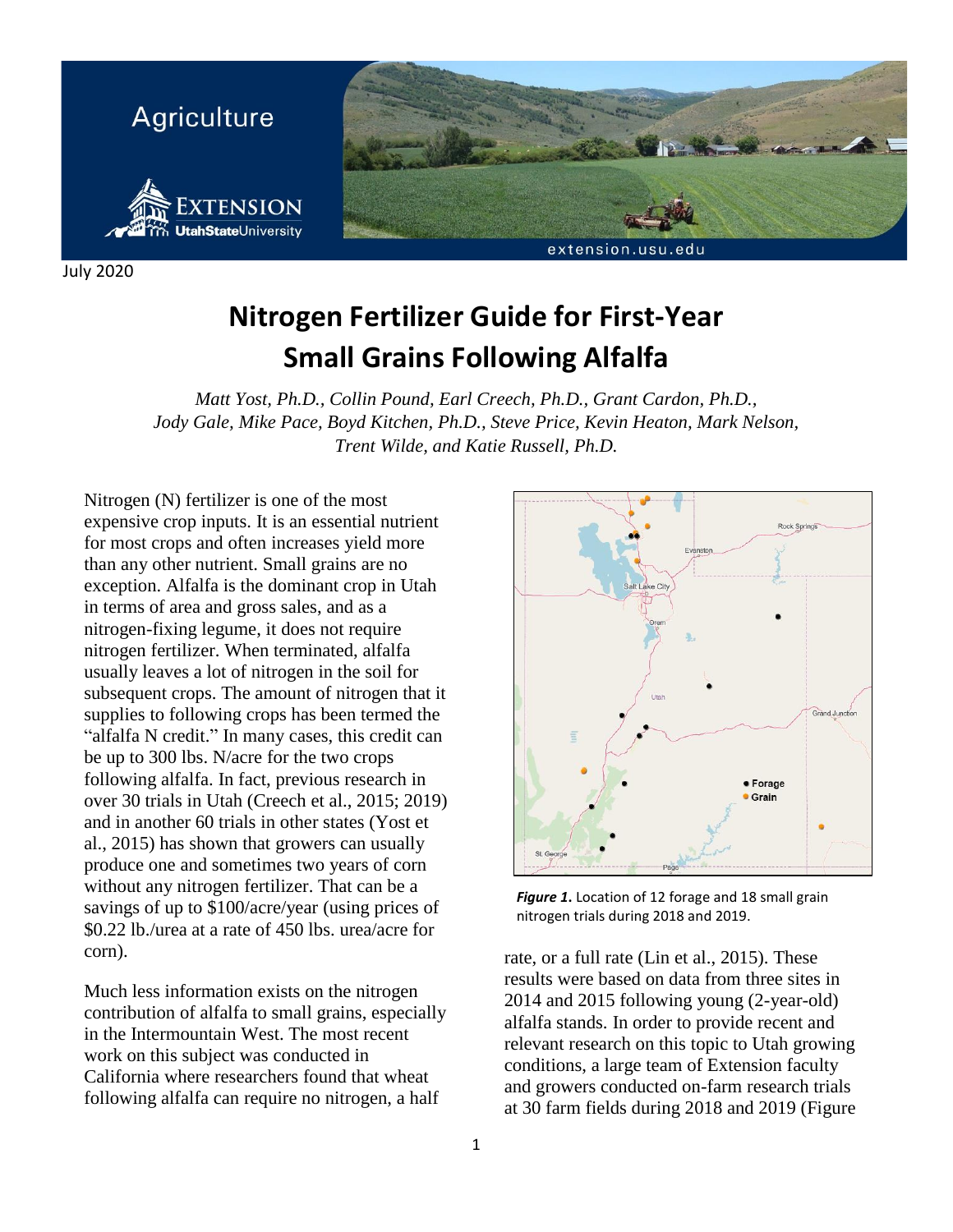1). Results from these studies will be discussed below in a question-answer format.

## **Can alfalfa really provide nitrogen to following crops, and if so, how?**

Like nearly all legumes, alfalfa has the ability to "fix" nitrogen. To do this, soil bacteria form a symbiotic relationship with alfalfa roots and result in the formation of nodules. In exchange for food (i.e., carbon) from alfalfa roots, the bacteria convert nitrogen in the atmosphere to forms that alfalfa can use to grow. This is why established alfalfa requires no nitrogen fertilizer to optimize yield. Due to this fixation and other factors, nitrogen availability from the soil is typically enhanced when alfalfa is terminated. Nitrogen from fixation, decomposing alfalfa plants (roots and any herbage), and enhanced soil nitrogen mineralization all combine to provide nitrogen to crops that follow alfalfa termination. This contribution is often referred to as a "nitrogen credit." For this reason, nitrogen fertilizer can often be reduced or eliminated for one to three years following alfalfa termination.

## **Should I apply nitrogen fertilizer to small grains grown for** *forage* **the first year after alfalfa?**

Research on Utah farm fields in 2018-2019 (Table 1) showed that nitrogen fertilizer was needed to economically optimize yield in only 1 of 11 fields (9%) where yield was measured (excluding the Piute site). The one field (Box Elder 2) that responded to fertilizer was small

grains following a 10-year-old thin alfalfa stand and it required 60 lbs. N/acre to economically optimize yield. The stand in this field was thinning and the low number of alfalfa plants likely contributed to low residual nitrogen for the small grain crop. However, other fields also had old and thinning stands, but did not require nitrogen fertilizer to optimize forage yield. Thus, other factors besides stand condition and age also contributed to fertilizer response.

Forage quality was measured on 12 fields. In contrast to yield results, nitrogen fertilizer applications did increase forage protein at 11 fields (92%) and relative feed quality (RFQ) at 9 fields (75%). Other forage quality measures such as neutral detergent fiber (NDF), total digestible nutrients (TDN), and relative feed value (RFV) were only impacted by nitrogen fertilizer in one to two fields. The average nitrogen fertilizer rate that optimized protein was 120 lbs. N/acre (ranging from 70 to 150 lbs. N/acre), and the average rate that optimized RFQ was 105 lbs. N/acre (ranging from 50 to 150 lbs. N/acre).

*These results indicate that nitrogen should only be applied if forage protein or RFQ will increase your compensation for that forage. However, many small grain forage producers in Utah indicate that they are mainly compensated for yield and not quality, making nitrogen application unwarranted.* 

Therefore, growers could save about \$50 or more per acre on fertilizer **unless** small grains are grown following old (10-year-old or more), thin alfalfa stands.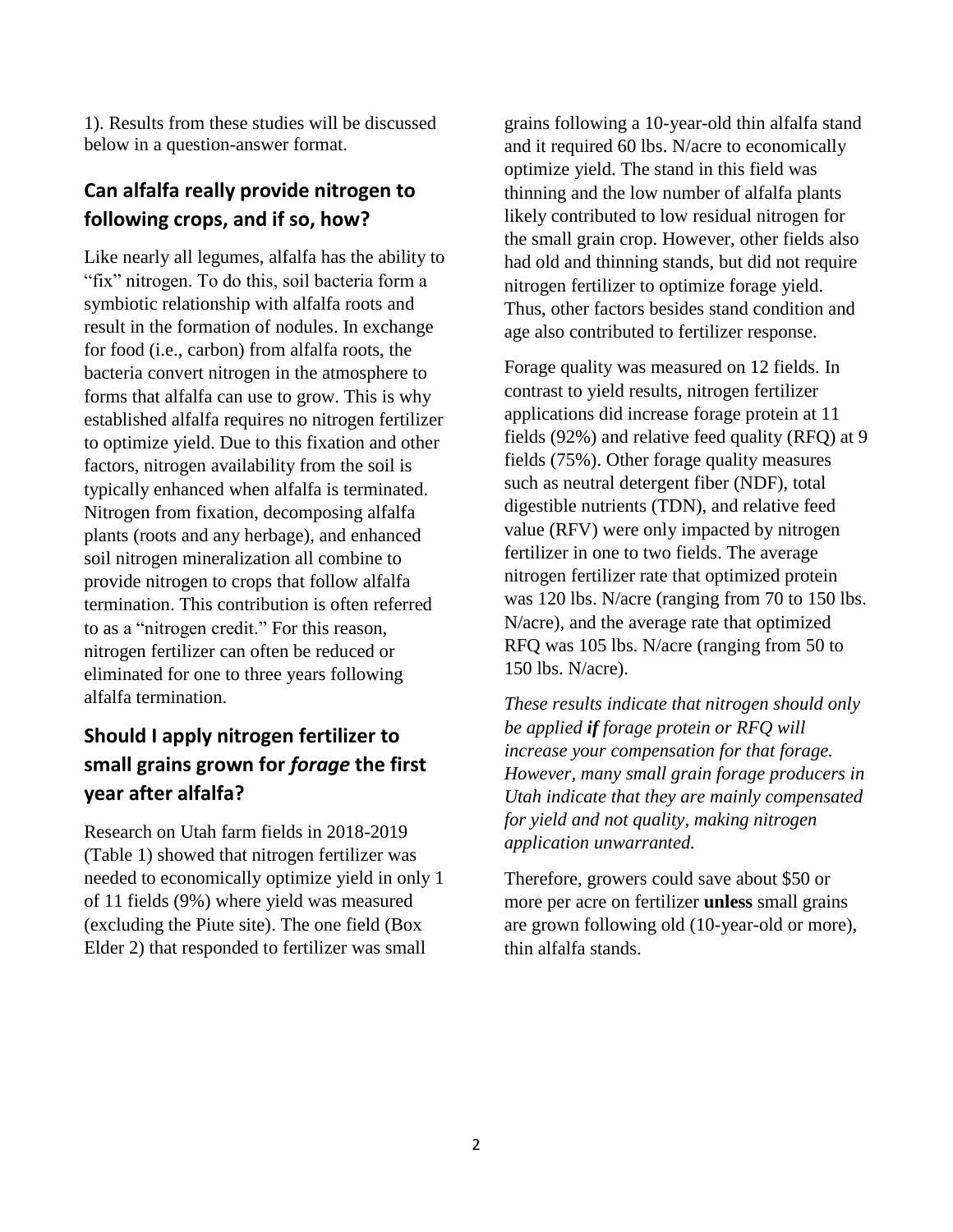#### **Table 1 Small Grain Forage Trials: Site, Soil, Alfalfa, and Small Grain Characteristics of 12 Nitrogen Trials**

|             | Soil               |                                 |                                  | <b>Alfalfa</b>      |                                  | <b>Small Grains</b>            |                                   |                                     |
|-------------|--------------------|---------------------------------|----------------------------------|---------------------|----------------------------------|--------------------------------|-----------------------------------|-------------------------------------|
| <b>Site</b> | <b>Texture</b>     | <b>Organic</b><br><b>Matter</b> | <b>Irrigation</b><br><b>Type</b> | <b>Stand</b><br>Age | <b>Stand</b><br><b>Condition</b> | <b>Species</b>                 | <b>Max Forage</b><br><b>Yield</b> | <b>Economic</b><br><b>Optimum N</b> |
|             |                    | %                               |                                  | years               |                                  |                                | tons/acre                         | lbs N/acre                          |
| Box Elder 1 | Fine sandy<br>loam | 1.4                             | Flood                            | $\overline{4}$      | Good                             | Wheat                          | 5.8                               | $\pmb{0}$                           |
| Box Elder 2 | Silt loam          | 1.8                             | Flood                            | 10                  | Fair                             | Triticale                      | 6.6                               | 60                                  |
| Carbon      | Loam               | 2.1                             | Wheel-line                       | 11                  | Poor                             | Oats                           | 3.0                               | $\mathbf 0$                         |
| Iron        | Loam               | 1.9                             | Wheel-line                       | 6                   | Poor                             | Wheat,<br>triticale            | 4.2                               | $\mathbf 0$                         |
| Kane 1      | Loam               | 3.9                             | Wheel-line                       | 5                   | Poor                             | Wheat,<br>barley,<br>triticale | 2.8                               | $\mathbf 0$                         |
| Kane 2      | Loam               | 2.9                             | Wheel-line                       | 9                   | Fair                             | Oats                           | 2.7                               | $\mathbf 0$                         |
| Millard     | Loam               | 2.2                             | Pivot                            | 6                   | Poor                             | Wheat,<br>barley,<br>oats      | 3.1                               | $\mathbf 0$                         |
| Piute       | Fine sandy<br>loam | 2.4                             | Flood                            | 15                  | Poor                             | Oats,<br>barley,<br>rye        | $\alpha$                          |                                     |
| Sevier 1    | Silt loam          | 1.9                             | Pivot                            | 5                   | Good                             | Oats,<br>barley,<br>wheat      | 3.0                               | 0                                   |
| Sevier 2    | Silt loam          | 1.3                             | Pivot                            | 6                   | Good                             | Wheat,<br>triticale            | 3.8                               | $\mathbf 0$                         |
| Sevier 3    | Silt loam          | 2.8                             | Pivot                            | 4                   | Good                             | Triticale                      | 3.8                               | $\mathbf 0$                         |
| Uintah      | Clay Ioam          | 2.2                             | Wheel-line                       | $\overline{2}$      | Good                             | Barley                         | 3.5                               | $\mathbf 0$                         |

# **Should I apply nitrogen fertilizer to small grains grown for** *grain* **the first year after alfalfa?**

Research on 18 Utah farm fields in 2018-2019 (Table 2) showed that more than half (56% or 10 fields) needed nitrogen fertilizer to increase grain yield. This response was much more frequent than small grains grown for forage. The 10 fields that responded were various small grain species following both young and old alfalfa stands, terminated at various times and in various ways, and irrigated with different methods. The 10 fields required an average of 100 lbs. N/acre (ranging from 75-150 lbs. N/acre) to economically optimize grain yield.

Grain test weight and protein also increased at many sites. At six fields, the grain test weight increased from an average of 60 up to 60.7 lbs. per bushel. Across 15 fields, grain protein increased from an average of 11.6 to 14%, and the average fertilizer rate that maximized protein was 130 lbs. N/acre (ranging from 90- 150 lbs. N/acre).

*These results indicate that between 75 to 150 lbs. of nitrogen fertilizer will often be needed per acre to optimize grain yield and protein for small grains grown for grain the first year after alfalfa.*

It is important to note that **several fields still did not require any nitrogen fertilizer** to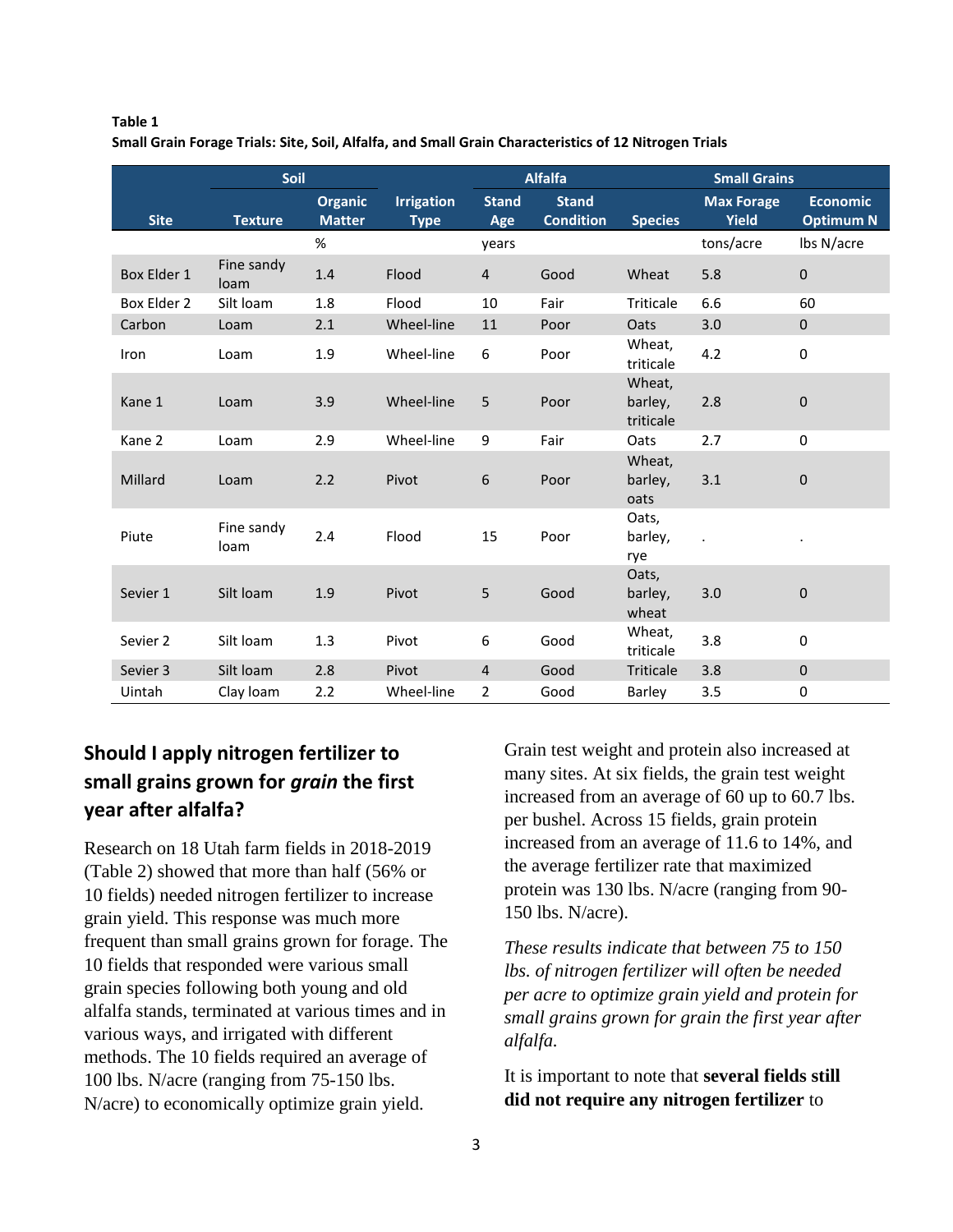maximize yield or protein. This indicates that nitrogen fertilizer may only be required about one-half of the time, and that using diagnostic tools to predict the nitrogen response could save a lot of money.

#### **Table 2**

**Small Grain Trials: Site, Soil, Alfalfa, and Small Grain Characteristics of 18 Nitrogen Trials**

| Soil        |                    |                                 |                                  | <b>Alfalfa</b>      | <b>Small Grains</b>              |                |                                  |                                     |
|-------------|--------------------|---------------------------------|----------------------------------|---------------------|----------------------------------|----------------|----------------------------------|-------------------------------------|
| <b>Site</b> | <b>Texture</b>     | <b>Organic</b><br><b>Matter</b> | <b>Irrigation</b><br><b>Type</b> | <b>Stand</b><br>Age | <b>Stand</b><br><b>Condition</b> | <b>Species</b> | <b>Max Grain</b><br><b>Yield</b> | <b>Economic</b><br><b>Optimum N</b> |
|             |                    | $\%$                            |                                  | years               |                                  |                | bu/acre                          | lbs N/acre                          |
| Beaver 1    | Loam               | 3.3                             | Pivot                            | 8                   | Good                             | Soft white     | 135                              | 150                                 |
| Beaver 2    | Silty clay loam    | 3.7                             | Pivot                            | 7                   | Good                             | Soft white     | 165                              | 0                                   |
| Box Elder 3 | Loam               | 3.4                             | Wheel-<br>line                   | $\,8\,$             | Fair                             | <b>Barley</b>  | 102                              | 0                                   |
| Box Elder 4 | Fine sandy<br>loam | 1.4                             | Flood                            | 4                   | Good                             | Soft white     | 110                              | $\mathbf 0$                         |
| Box Elder 5 | Silt loam          | 1.8                             | Flood                            | 10                  | Poor                             | Triticale      | 88                               | $\pmb{0}$                           |
| Box Elder 6 | Fine sandy<br>loam | 1.2                             | Flood                            | 5                   | Poor                             | Soft white     | 180                              | 104                                 |
| Box Elder 7 | Silty clay loam    | 2.4                             | Flood                            | 6                   | Poor                             | Soft white     | 174                              | 109                                 |
| Cache 1     | Fine sandy<br>loam | 1.7                             | Wheel-<br>line                   | 5                   | Poor                             | Soft white     | 147                              | 0                                   |
| Cache 2     | Silty clay loam    | 2.9                             | Pivot                            | 5                   | Poor                             | <b>Barley</b>  | 158                              | $\mathbf 0$                         |
| Cache 3     | Loamy fine<br>sand | 0.8                             | Wheel-<br>line                   | 6                   | Fair                             | Soft white     | 180                              | 85                                  |
| Cache 4     | Loamy fine<br>sand | 0.9                             | Wheel-<br>line                   | 5                   | Good                             | Soft white     | 164                              | 111                                 |
| Cache 5     | Loamy fine<br>sand | $1.1$                           | Wheel-<br>line                   | 11                  | Poor                             | Soft white     | 185                              | 111                                 |
| Cache 6     | Silt loam          | 2.7                             | Wheel-<br>line                   | 3                   | Good                             | Soft white     | 186                              | 74                                  |
| Cache 7     | Silt loam          | 2.8                             | Wheel-<br>line                   | $\overline{2}$      | Fair                             | Soft white     | 179                              | 93                                  |
| Franklin    | Silty clay loam    | 4.5                             | Wheel-<br>line                   | $\overline{7}$      | Poor                             | Soft white     | 131                              | 89                                  |
| Montezuma   | Loam               | 2.3                             | Wheel-<br>line                   | 9                   | Poor                             | Hard red       | 48                               | $\Omega$                            |
| Uintah      | Clay Ioam          | 2.3                             | Wheel-<br>line                   | $\overline{2}$      | Good                             | <b>Barley</b>  | 125                              | $\mathbf{0}$                        |
| Weber       | Fine sandy<br>loam | 1.8                             | Flood                            | 5                   | Poor                             | Soft white     | 140                              | 97                                  |

#### **Can response to nitrogen be predicted?**

To evaluate whether we can predict nitrogen response, we collected soil samples in the top 1 foot of soil in the early spring right before

nitrogen application. Soil nitrate was measured on these samples to see if nitrate levels could distinguish fields that would (low nitrate < 21 ppm) or would not (high nitrate > 21 ppm) need nitrogen fertilizer. We also created an index that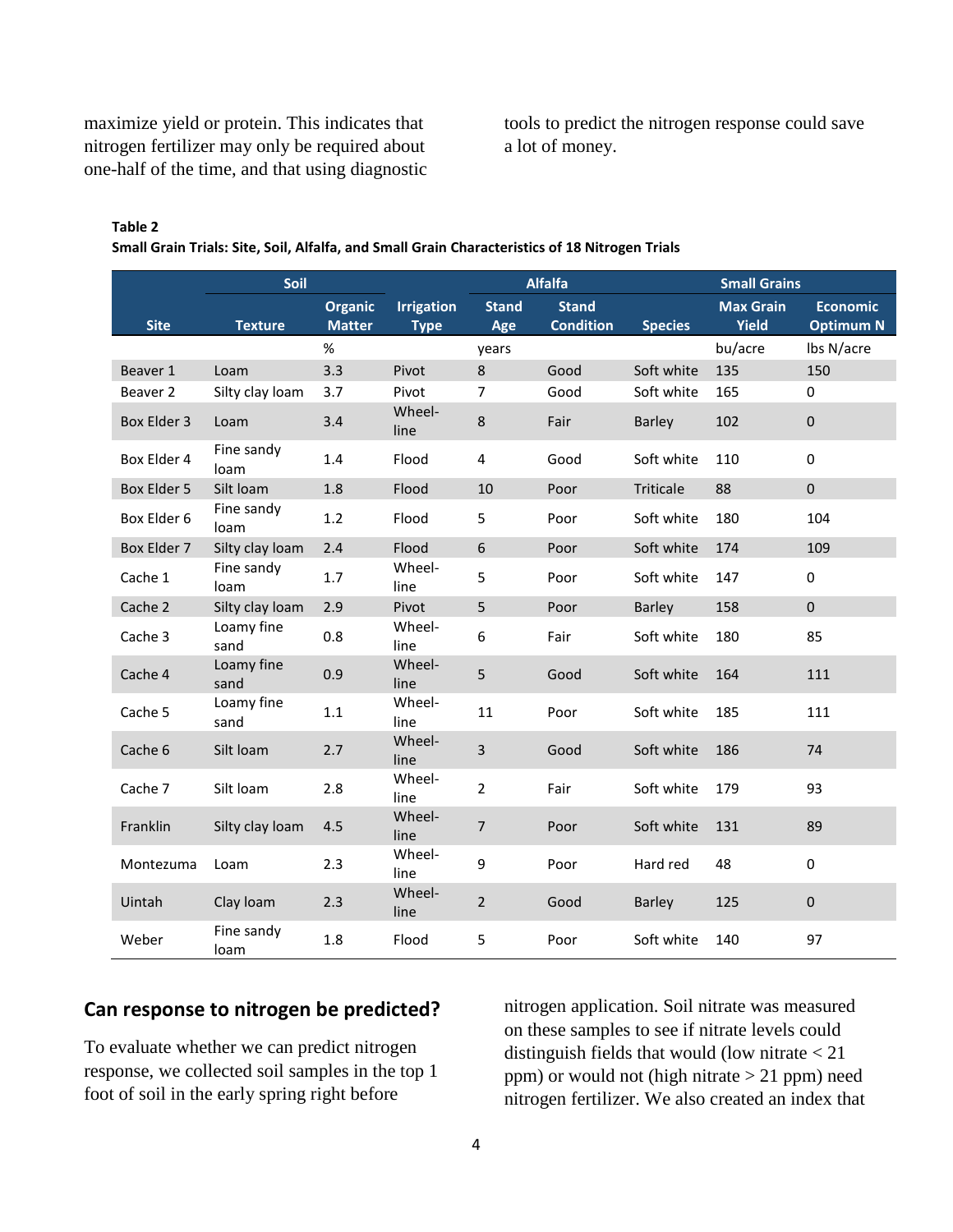used soil nitrate concentration in the top 1 foot of soil (ppm) multiplied by alfalfa stand age at termination (years).

*Small grain forage.* The **yield** response to nitrogen could only be predicted for 45% of the fields using soil nitrate concentrations. However, spring soil nitrate could predict **forage protein** improvements for 67% of the fields. The index with stand age and soil nitrate did not improve predictions. This was likely because few fields needed nitrogen fertilizer to increase yield.

*Grain*. Grain **yield** response to fertilizer was correctly predicted with soil nitrate at 53% of the fields (Figure 2). When stand age was considered with soil nitrate, the predictions for yield improved greatly with 15 of 17 fields (88%) accurately predicted (Figure 3). This high accuracy indicates that this may be an effective way to determine whether to apply nitrogen.

Grain protein was much better with 82% of the fields correctly classified using soil nitrate concentration alone. This was better than the prediction for small grains grown for forage.



*Figure 2.* Optimum fertilizer rates compared to soil nitrate concentrations in the early spring. Soil nitrate below 21 ppm would indicate a likely response to N fertilizer, while at or above 21 would suggest no response to fertilizer. This test was accurate at 53% of the 17 fields where measured.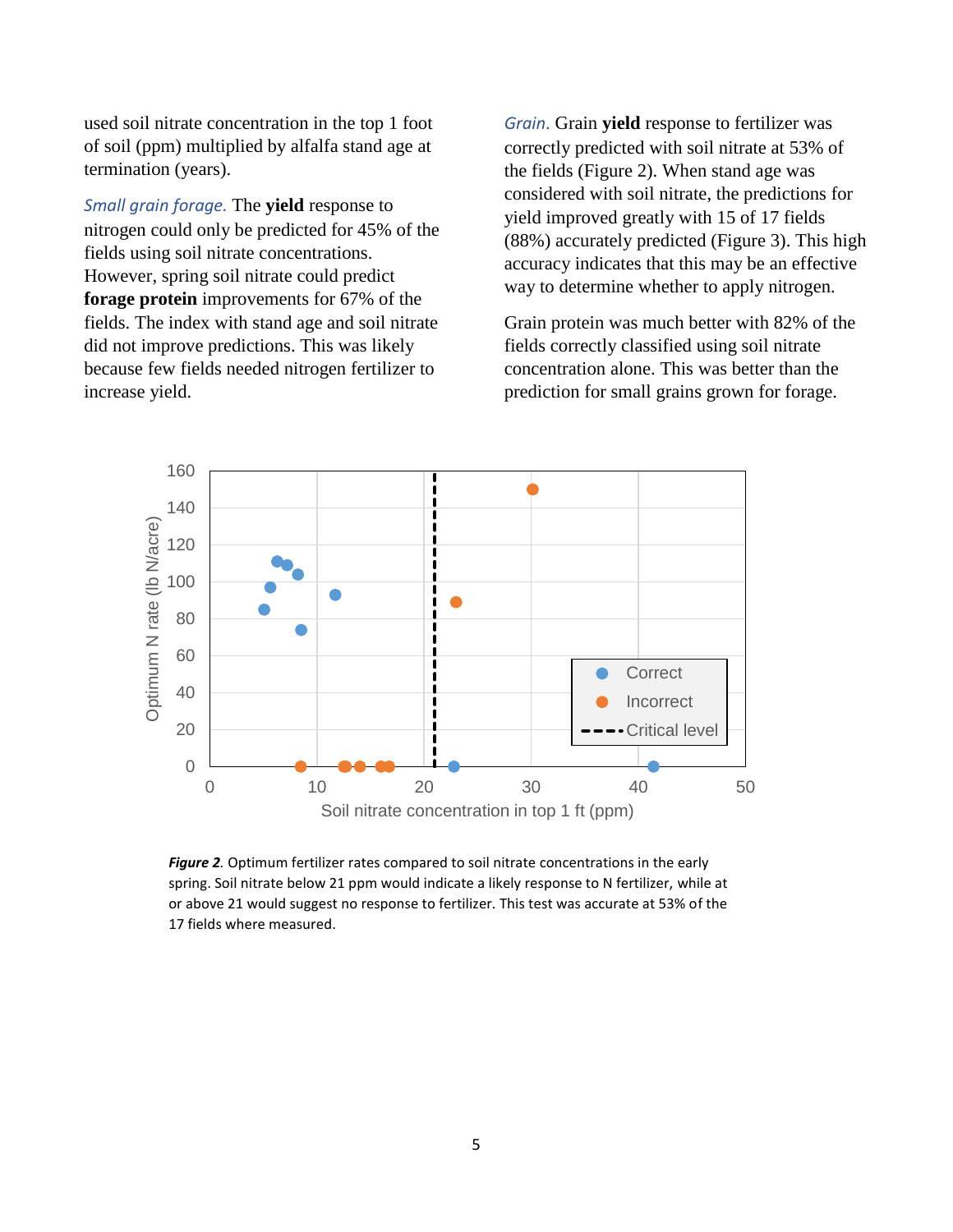

**Figure 3**. Optimum fertilizer rates compared to soil nitrate concentrations in the early spring multiplied by the alfalfa stand age at termination (Table 2). Values less than 50 would indicate a likely response to N fertilizer, while at or above 50 would suggest no response to fertilizer. This test was accurate at 88% of the 17 fields where measured.

## **Does fall nitrogen pay for winter small grains following alfalfa?**

Fall nitrogen applications of 30 lbs. N/acre provided no additional grain yield beyond spring applications in all 10 fields where it was tested in Utah in 2018-2019. Thus, delaying nitrogen applications (*if needed*) from split applications in the fall/spring to single applications in the spring could save time and money required for multiple applications.

## **Does late nitrogen pay at the flag leaf stage?**

When small grains were grown for grain following alfalfa, late nitrogen applications at the flag leaf stage provided no benefit to yield (beyond the same rate applied in the spring) at the 12 fields where it was tested. However, late applications of 60 lbs. N/acre did increase protein levels at 5 of the 12 fields by an average of 1.7% points (from 12.5 to 14.2% protein) above the same amount of nitrogen applied solely at planting. These results indicate that late nitrogen will sometimes boost protein levels, but only when extra nitrogen is needed. Split application would also double application costs and should only be applied when the incentive for protein (if it exists) outweighs the additional cost.

#### **Take-Home Points**

*Small grains harvested as forage in the first year following alfalfa*. Research on several Utah fields indicates that growers do not need to apply nitrogen fertilizer, unless they are following an old alfalfa stand (10 years or greater). In these cases, about 60 lbs N/acre should optimize yield. If growers are hesitant to